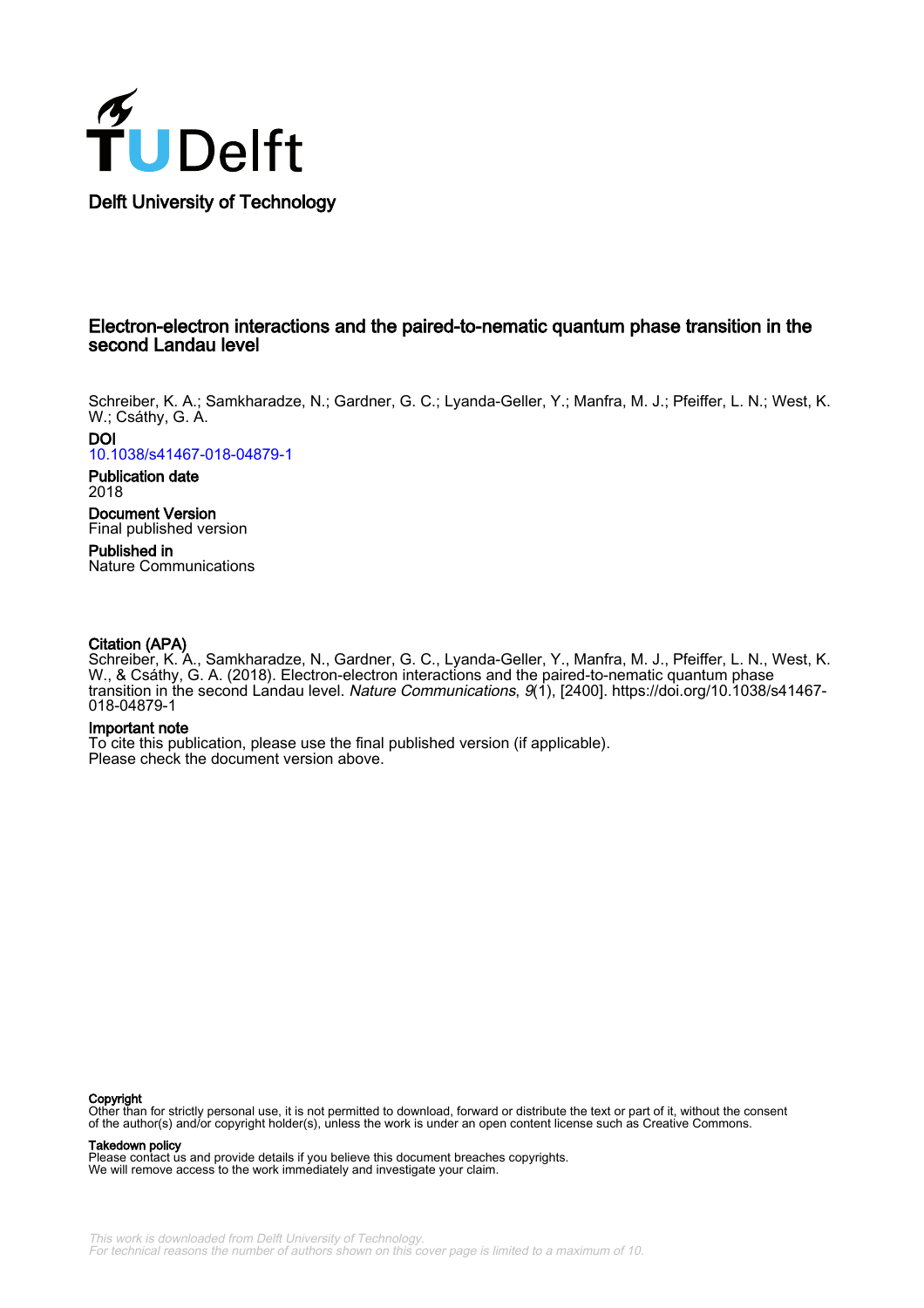

# **ARTICLE**

DOI: 10.1038/s41467-018-04879-1 **OPEN**

# Electron–electron interactions and the paired-to-nematic quantum phase transition in the second Landau level

K.A. Schreiber<sup>1</sup>, N. Samkharadze<sup>1,6</sup>, G.C. Gardner<sup>2,3</sup>, Y. Lyanda-Geller<sup>1</sup>, M.J. Manfra<sup>1,2,3,4</sup>, L.N. Pfeiffer<sup>5</sup>, K.W. West<sup>5</sup> & G.A. Csáthy<sup>1,3</sup>

In spite of its ubiquity in strongly correlated systems, the competition of paired and nematic ground states remains poorly understood. Recently such a competition was reported in the two-dimensional electron gas at filling factor  $\nu = 5/2$ . At this filling factor a pressure-induced quantum phase transition was observed from the paired fractional quantum Hall state to the quantum Hall nematic. Here we show that the pressure-induced paired-to-nematic transition also develops at  $\nu = \frac{7}{2}$ , demonstrating therefore this transition in both spin branches of the second orbital Landau level. However, we find that pressure is not the only parameter controlling this transition. Indeed, ground states consistent with those observed under pressure also develop in a sample measured at ambient pressure, but in which the electron–electron interaction was tuned close to its value at the quantum critical point. Our experiments suggest that electron–electron interactions play a critical role in driving the paired-to-nematic transition.

<sup>&</sup>lt;sup>1</sup> Department of Physics and Astronomy, Purdue University, West Lafayette, IN 47907, USA. <sup>2</sup> School of Materials Engineering, Purdue University, West Lafayette, IN 47907, USA.<sup>3</sup> Birck Nanotechnology Center, Purdue University, West Lafayette, IN 47907, USA. <sup>4</sup> School of Electrical and Computer Engineering, Purdue University, West Lafayette, IN 47907, USA. <sup>5</sup> Department of Electrical Engineering, Princeton University, Princeton, NJ 08544, USA. <sup>6</sup> Present address: QuTech and Kavli Institute of NanoScience, Delft University of Technology, Lorentzweg 1, 2628 CJ Delft, Netherlands. Correspondence and requests for materials should be addressed to G.A.C. (email: [gcsathy@purdue.edu\)](mailto:gcsathy@purdue.edu)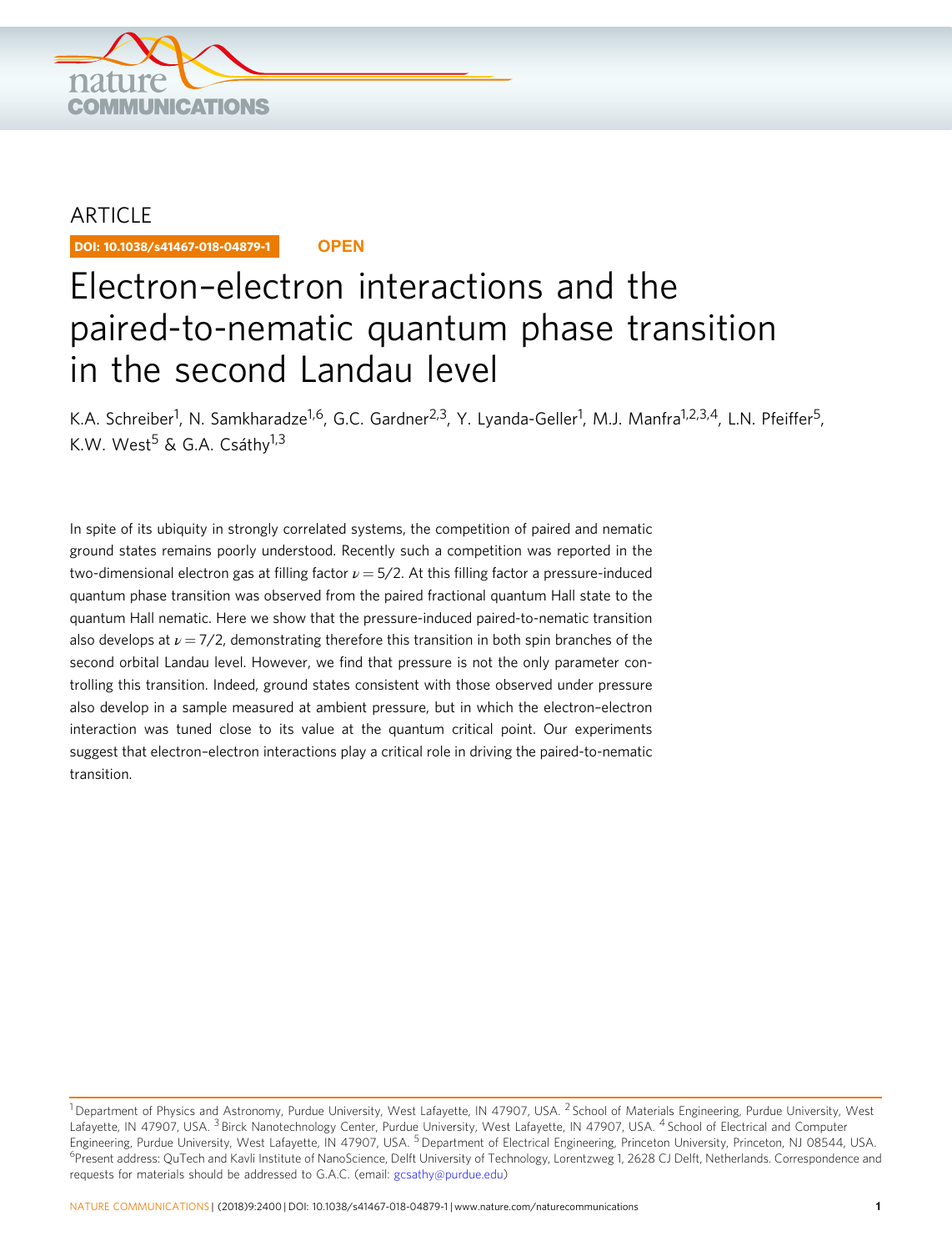**Nematicity is of interest in various strongly correlated**<br>electron systems<sup>1-7</sup>. It is generally accepted that nemati-<br>city originates from competing interactions on different<br>lengths collors. However, the internal of pr electron systems<sup>[1](#page-6-0)-7</sup>. It is generally accepted that nematicity originates from competing interactions on different length scales. However, the interplay of nematicity with other phases, such as with superconductivity in the cuprates $8,9$ , is not understood. For example, the influence of the nematic fluctuations on pairing in the superconductive phase is actively deba- $ted^{10-14}$  $ted^{10-14}$  $ted^{10-14}$ .

Nematic and paired ground states also develop in half-filled Landau levels of the two-dimensional electron gas confined to high-quality GaAs/AlGaAs structures. Indeed, a strong resistance anisotropy at the Landau level filling factors  $v = 9/2$ , 11/2, 13/2, ... signals a ground state with broken rotational symmetry<sup>[2](#page-6-0),3</sup>. There are two distinct ground states consistent with such an anisotropy: the smectic and nematic phases $4-7,15$  $4-7,15$  $4-7,15$  $4-7,15$  $4-7,15$ . The difference between these two is that the former has unidirectional translational order, whereas the latter does not. Since electrons are buried deep within the GaAs crystal, a direct detection of translational order remains elusive. In addition, disorder is expected to destroy translational order and therefore it favors nematicity. In lack of certainty about the translational order, these anisotropic phases are often referred to as the quantum Hall nematic, or simply the nematic. Henceforth, we adopt this terminology.

In contrast to the ground states at filling factors  $v = 9/2$ , 11/2, 13/2, ..., those at  $v = 5/2$  and 7/2 are isotropic fractional quantum Hall states (FQHSs)<sup>[16](#page-6-0)–[19](#page-6-0)</sup>. Since in GaAs each orbital Landau level has two spin branches,  $v = 5/2$  and  $7/2$  describe two half-filled spin branches of the second orbital Landau level. FQHSs are incompressible and possess topological order. Topological order in the FQHSs at  $v = 5/2$  and 7/2 is still under active investigation. However, within the framework of the composite fermion the- $\text{ory}^{20,21}$  $\text{ory}^{20,21}$  $\text{ory}^{20,21}$ , these FQHSs are due to pairing of the composite fer-mions, hence the paired FQHS terminology<sup>[22](#page-6-0)-25</sup>. A schematic representation of the ordered ground states at half-filling is seen in Fig. 1.

At a given orbital quantum number, the ordered ground state at half-filled Landau level is either the nematic or the FQHS, but a transition between them did not seem possible in the absence of a symmetry breaking field favoring the nematic. This was surprising, since in the second orbital Landau level at  $v = 5/2$  and  $7/2$ tilted field experiments suggested that the two ground states are close in energy<sup>26,27</sup>. Additionally, incipient nematicity was seen at  $v = 7/2^{28}$  $v = 7/2^{28}$  $v = 7/2^{28}$ . However, a phase transition from the FQHS to the nematic in the absence of an in-plane symmetry breaking magnetic field was only recently observed $29$ . In these experiments the transition occurred at  $v = 5/2$  and it was driven by pressure. Because of the hydrostatic nature of the applied pressure, the



Paired fractional quantum Hall state Quantum Hall nematic

Fig. 1 Schematic of the ordered phases at even denominator filling factors. a The paired FQHS consists of Cooper pairs of composite fermions and possesses edge states[22](#page-6-0)–[25](#page-6-0). Composite fermions are depicted as electrons with two magnetic fluxlines attached $^{20}$  $^{20}$  $^{20}$ . **b** The quantum Hall nematic is a filamentary electronic phase, which breaks rotational symmetry<sup>6</sup>

rotational symmetry in these experiments was not explicitly broken.

Our understanding of the paired-to-nematic phase transition and the associated quantum critical point remains lacunar. Tuning the Haldane pseudopotentials in the second Landau level induces a transition from the paired FOHS to the nematic $2^5$ . However, the very nature of this transition remains unknown. Recent theories find that the nematic phase is stabilized by a Pomeranchuk instability of the Fermi sea of composite fer- $mions<sup>30,31</sup>$  $mions<sup>30,31</sup>$  $mions<sup>30,31</sup>$  $mions<sup>30,31</sup>$  $mions<sup>30,31</sup>$ . A paired-to-nematic transition is compatible with these theories, but details have not yet been worked out. In another work, the influence of the nematic fluctuations on the paired FQHS has been examined, with the assumption that a paired-to-nematic transition exists<sup>14</sup>. Reference<sup>32</sup> captures a paired-to-nematic transition by tuning the mass anisotropy of the carriers. However, there is no evidence that such a mass anisotropy plays a significant role in the electron gas hosted in GaAs. What determines the quantum critical point? Can the transition be induced using a parameter other than pressure?

Guided by these questions, here we investigate the ground state of the two-dimensional electron gas in a wider phase space. We establish that the paired-to-nematic transition also occurs at filling factor  $v = 7/2$ , the particle-hole conjugate of  $v = 5/2$ . However, this transition is not observed outside the second Landau level nor at unpaired FQHSs forming in the second Landau level. This finding highlights the importance of pairing in the transition from a FQHS to the nematic and establishes the presence of the paired-to-nematic transition and the associated quantum critical point in both spin branches of the half-filled second orbital Landau level. We observe that the critical pressure of the transition at  $v = 7/2$  is much reduced when compared to that at  $v = 5/2$ . In contrast, we find that the transition occurs at nearly the same magnetic field. This observation allows us to conclude that pressure is not a primary driver of the transition, but the electron–electron interaction is. To demonstrate this, we show that ground states consistent with those at high pressures also develop in a sample at ambient pressure, but in which the electron–electron interaction is engineered to be close to its critical value.

#### Results

Samples. We measured two samples. Sample A is a 30 nm quantum well sample with an as-grown density of  $29.0 \times 10^{10}$  cm<sup>-2</sup>, which was investigated under hydrostatic pressure. The mobility of this sample in the ambient is  $20 \times 10^6$  cm<sup>2</sup> V<sup>-1</sup> s<sup>-1</sup>. Sample B is also a 30 nm quantum well sample, but with an as-grown density of  $10.9 \times 10^{10} \, \mathrm{cm}^{-2}$ . Sample B was measured only at ambient pressure and has a mobility of  $18 \times 10^6$  cm<sup>2</sup> V<sup>-1</sup> s<sup>-1</sup>.

Terminology. The energy spectrum of a two-dimensional electron gas of density  $n$  in a magnetic field  $B$  at large enough fields consists of spin-split Landau levels. The number of filled energy levels is given by the Landau level filling factor  $v = hn/eB$ , where e is the electron charge and  $h$  is Planck's constant. In the absence of the valley degree of freedom, the second orbital Landau level in GaAs corresponds to the  $2 < v < 4$  range. Of this range, the  $2 < v < 3$  is the lower spin branch, while the  $3 < v < 4$  range the upper spin branch. Therefore, at  $v = 5/2$  and 7/2 the system has half-filled Landau levels with the same orbital quantum number, but different spin quantum numbers.

Pressure-dependent magnetoresistance at low temperatures. Figure [2](#page-3-0) highlights the evolution of the magnetoresistance in the two spin branches of the second orbital Landau level at the lowest temperature of  $T \approx 12 \text{ mK}$  reached in our pressure cell. Traces are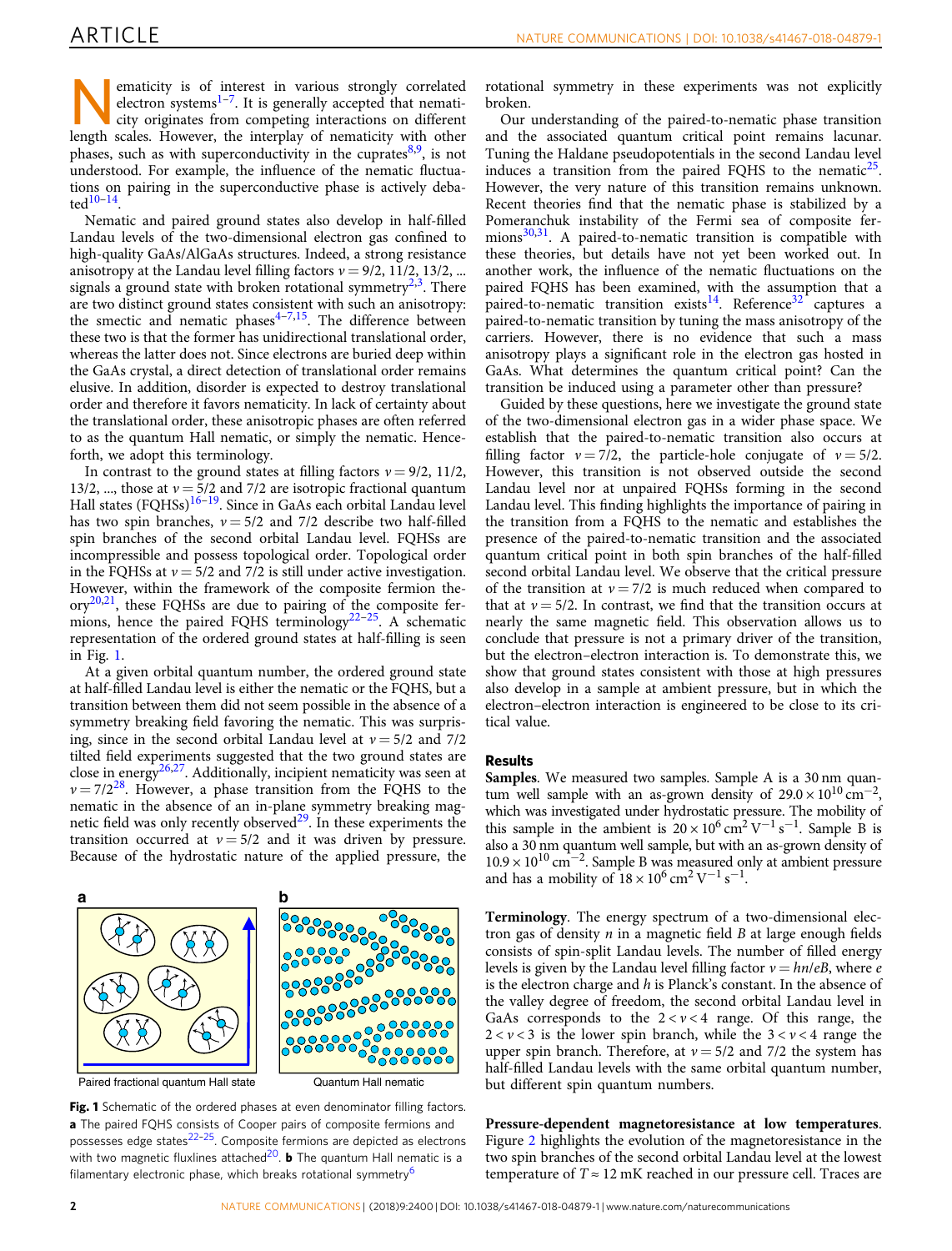<span id="page-3-0"></span>

Fig. 2 Pressure dependence of magnetoresistance in the second Landau level.  $R_{xx}$  and  $R_{yy}$  are shown for sample A, as measured along two mutually perpendicular crystal axes of GaAs. Pressures are 3.26, 7.22, 9.26, and 10.54 kbar for  $a-d$ , respectively. The temperature is  $T \approx 12$  mK. Traces allow us to observe the evolution of ground states at half-filled Landau levels  $\nu = 5/2$  and 7/2. The nature of the ground state at these two filling factors is marked by text; FQHS stands for fractional quantum Hall state



Fig. 3 Stability diagrams in the half-filled second Landau level. The stability diagrams for sample A are obtained from plotting the energy gap  $\Delta$  of the FQHS and the onset temperature  $T_{\text{onset}}$  of the nematic. Analysis is done at  $\nu = 5/2$  (a) and  $\nu = 7/2$  (b). The energy gap decreases with increasing pressure, while the onset temperature of the nematic exhibits a dome-like shape. Green squares represent the quantum critical point of the paired-to-nematic and orange squares of the nematic-to-Fermi fluid transition. Lines are guides to the eye

measured along two mutually perpendicular directions:  $R_{xx}$  along the [1 $\overline{10}$ ] and  $\overline{R_{yy}}$  along the [110] crystal axis of GaAs. These traces show several features, which can be associated with known ground states of the electron gas at ambient pressure $33,34$  $33,34$ ; in the following we focus our attention to  $v = 5/2$  and 7/2. The magnetoresistance at  $v = 5/2$  is isotropic and vanishing at 3.26 and 7.2 kbar, signaling a FQHS<sup>16,17</sup>. The magnetoresistance at  $v = 5/2$ is strongly anisotropic at 9.26 kbar and has very little anisotropy at 10.54 kbar, exhibiting therefore nematic behavior $2,3$  $2,3$ . This behavior with increasing pressure is consistent with a FQHS, quantum Hall nematic, isotropic Fermi fluid sequence of ground states $^{29}$ .

The magnetoresistance trend at  $v = 7/2$  shown in Fig. 2 is qualitatively similar to that at  $v = 5/2$  as it evolves from isotropic and nearly vanishing at 3.26 kbar, to strongly anisotropic at 7.22 and 9.26 kbar, to weakly anisotropic at 10.54 kbar. This behavior at  $v = 7/2$  suggests the same sequence of ground states as at  $v = 5/2$  and hints at the existence of a paired-to-nematic transition at  $v = 7/2$ . A FOHS at  $v = 7/2$  and at 3.26 kbar is supported by observation of Hall resistance quantization, shown in Supplementary Figure 1. Furthermore, as demonstrated by temperature-dependent measurements shown in Supplementary Figure 2, the nematic observed at  $v = 7/2$  is a compressible ground state similar to the one observed at  $v = 9/2$  of the third Landau level in samples measured at ambient pressure $2,3$  $2,3$  $2,3$ .

At certain pressures, Fig. 2 shows the same type of ground states at both  $v = 5/2$  and 7/2. Indeed, at  $P = 3.26$  kbar we observe two FQHSs, while at  $P = 9.26$  and 10.54 kbar we observe two nematic phases. This arrangement of similar ground states at different half-filled spin branches of a given orbital Landau level is typical for samples in the ambient. For example, ground states at both  $v = 5/2$  and 7/2 in the second Landau level are FQHSs<sup>[18](#page-6-0)</sup> and those at  $v = 9/2$  and 11/2 in the third Landau level are nematic states<sup>[2,3](#page-6-0)</sup>. At  $P = 7.22$  kbar, however, we observe an exception to such an arrangement. Indeed, at this pressure the ground state at  $v = 5/2$  is a FQHS, while that at  $v = 7/2$  is the nematic. This asymmetry implies that the nematic at  $v = 7/2$  is stabilized at a lower pressure than that at  $v = 5/2$ .

Temperature dependence and the stability diagram. In order to understand the evolution of phases with pressure, we turn to finite temperature measurements. We extract a characteristic energy scale of each ordered phase. We define the onset temperature for the nematic  $T_{\text{onset}}$  as the temperature at which  $R_{xx}$  =  $2R_{yy}$  and the energy gap  $\Delta$  of a FQHS by fitting the magnetoresistance to an activated expression  $e^{-\Delta/2k_B T}$ . The obtained values are summarized in Supplementary Tables 1 and 2. By plotting these two quantities against pressure, we obtain the stability diagrams in P–T space shown in Fig. 3. The stability diagram at  $v = 5/2$  has three regions<sup>35</sup>. At low pressures, we observe a fractional quantum Hall ground state at  $T = 0$  and thermally excited quasiparticles at finite T; the energy gap of the FQHS decreases with an increasing pressure. At higher pressures we observe nematicity under a dome-like region. At even higher pressures the nematic is destroyed into a featureless Fermi fluid. In our earlier work we argued that the simplest explanation for the sequence of the phases and of the stability diagram at  $v = 5/2$ is the existence of two quantum phase transitions in the limit of  $T = 0$ : one from a paired FQHS to the nematic occurring at  $P_c$ , and another from the nematic to an isotropic Fermi fluid at  $\tilde{P}_c^{29,35}$  $\tilde{P}_c^{29,35}$  $\tilde{P}_c^{29,35}$  $\tilde{P}_c^{29,35}$ . Figure 3 reproduces this earlier result at  $v = 5/2$  in a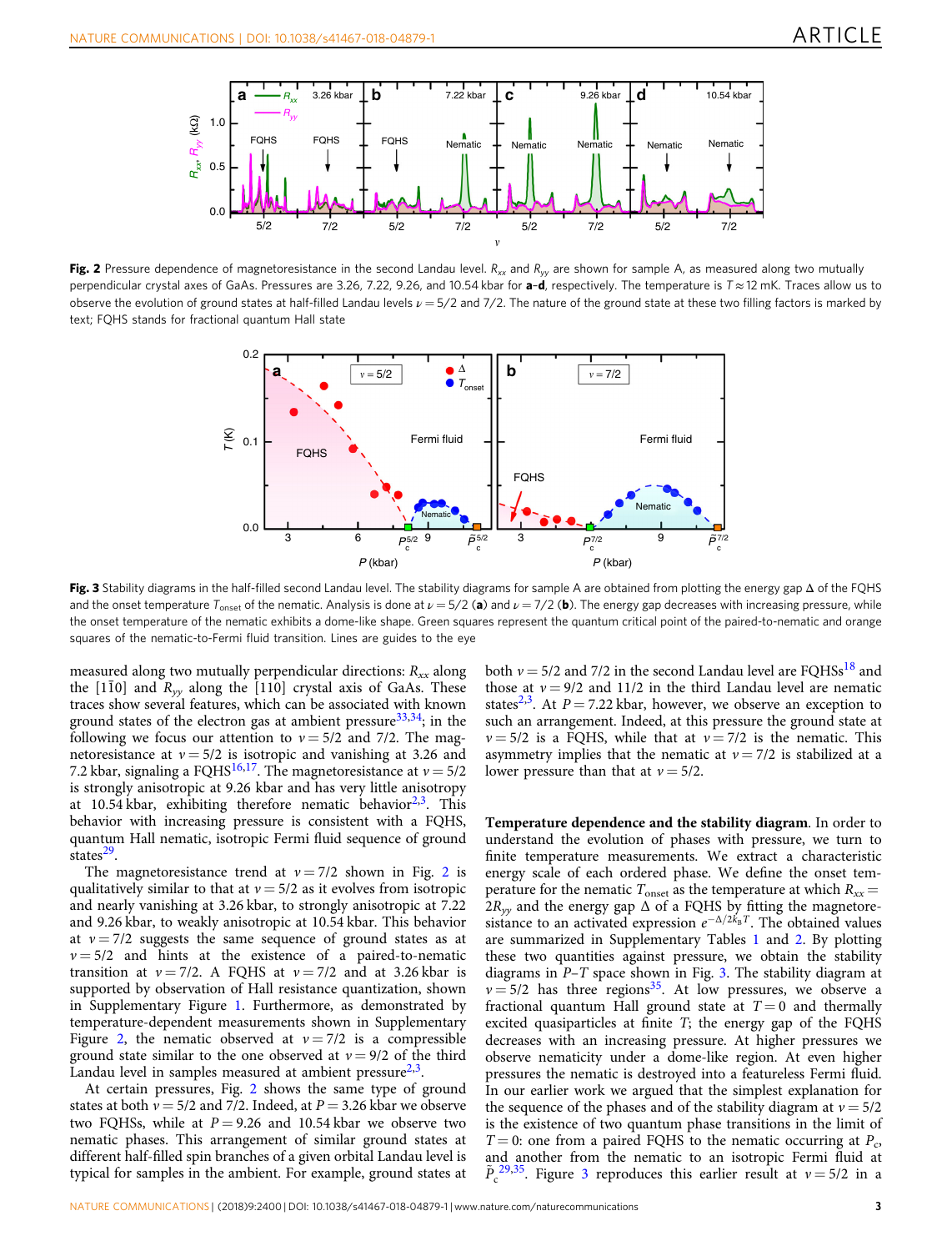<span id="page-4-0"></span>

Fig. 4 The dependence of the nematic onset temperature on various parameters. The onset temperatures of the nematic at  $\nu = 5/2$  and 7/2 in sample A is plotted as function of pressure (a), electron density (b), and magnetic field (c). Green and orange squares are the estimated critical points of the paired-tonematic and nematic-to-Fermi fluid quantum phase transitions, respectively. Lines are guides to the eye

sample of similar structure and of similar density, but cut from a different wafer<sup>35</sup>. Furthermore, the stability diagram at  $v = 7/2$ , also shown in Fig. [3](#page-3-0), is qualitatively similar to that at  $v = 5/2$  as it also exhibits the same phases and the same two quantum critical points.

Our observation of competition of the FQHS and the nematic near the quantum critical point highlights the importance of pairing in our experiments. Of the large number of FQHSs forming in the second Landau level<sup>[16](#page-6-0)–[18](#page-6-0),[33](#page-7-0),[34](#page-7-0)</sup> only the paired FQHSs at  $v = 5/2$  and 7/2 show the pressure-induced transition to the nematic. Indeed, the nematic in our pressurized samples does not develop at well-known filling factors, such as the ones at  $v = 7/3$ ,  $8/3$ ,  $11/5$ , or  $14/5$ , at which the ground state in the ambient are FQHSs lacking pairing. Furthermore, in the parameter space accessed in our experiment, we did not observe a paired-to-nematic quantum phase transition at any other halffilled Landau levels, such as at  $v = 9/2$  in the third Landau level or at  $v = 3/2$  in the lowest Landau level. Taken together, these results establish the independence on the spin branch of the stability diagram and of the paired-to-nematic quantum phase transition in the second orbital Landau level.

In the following we focus on the critical point of the paired-tonematic quantum phase transition. We estimate the critical pressure of the paired-to-nematic transition to be half way between the highest pressure for the FQHS and the lowest pressure for the nematic. We obtain  $P_c^{5/2} = 8.2 \pm 0.5$  kbar and  $P_c^{7/2}$  = 5.9 ± 0.6 kbar; these critical points are marked in Fig. [3](#page-3-0) by green squares. The critical pressure at  $v = 5/2$  is consistent with 7.8 kbar, the value found in a similar sample $29,35$  $29,35$ . We attribute the difference of the two pressures to the 3% difference in the density of the two samples and to variations due to room temperature cycling of the sample described in Methods. Strikingly, the critical pressure  $P_c^{7/2} = 5.9$  kbar at  $v = 7/2$  is much reduced from its value at  $v = 5/2$ . We notice that in our sample the ratio of the critical pressures  $P_5^{5/2}/P_5^{7/2} = 8.2/5.9 \approx 1.4$  is equal to the ratio of the two filling factors  $7/5 = 1.4$ . This result suggests that pressure is not a primary driving parameter of the transition, but there may be other ways to induce the same quantum phase transition. This hypothesis is not unreasonable since pressure tunes all band parameters, some of which are discussed in Supplementary Note 1. The quantity changing the most dramatically with pressure is the electron density: it decreases linearly with pressure, reaching at 10 kbar nearly 20% of its value in the ambient<sup>[29,](#page-6-0)35,36</sup>. In Fig. 4 we explore the premise of other driving parameters by plotting the nematic onset temperature against pressure, electron density, and magnetic field. Figure 4c is particularly significant, showing that in sample A the paired-tonematic critical point at the two different filling factors is at nearly the same magnetic field:  $B_c^{5/2} = 1.91$  T and  $B_c^{7/2} = 1.94$  T.

The competition of the FQHS and of the nematic hinges on a delicate energy balance of these phases near the quantum critical point. We propose that this phase competition is driven by the electron–electron interaction, which in sample A is tuned by pressure. The role of the electron–electron interaction in stabilizing different ground states of the two-dimensional electron gas is well known<sup>[25](#page-6-0),[37](#page-7-0)</sup>. In a realistic sample the electron–electron interaction is modified from its Coulomb expression by the structure of the Landau levels $38-47$  $38-47$  and the finite thickness of the electron layer in the direction perpendicular to the plane of the electrons  $w^{25,48-50}$  $w^{25,48-50}$  $w^{25,48-50}$  $w^{25,48-50}$ . These effects are encoded in two adimensional quantities: the Landau level mixing parameter  $\kappa = E_C/\hbar\omega$  and the adimensional width of the electron layer w/l<sub>B</sub>. Here  $E_C = e^2/(4\pi\epsilon l_B)$  is the Coulomb energy,  $\hbar\omega$  is the layer  $w/l_B$ . Here  $E_C = e^2/(4\pi\epsilon l_B)$  is the Coulomb energy,  $\hbar \omega$  is the cyclotron energy, and  $l_B = \sqrt{\hbar/eB}$  the magnetic length. The cyclotron energy, and  $l_B = \sqrt{\frac{h}{eB}}$  the magnetic length. The<br>Landau level mixing parameter scales as  $\kappa \propto m/\epsilon \sqrt{B}$ , where *m* is the effective mass of electrons. Thus, in a given orbital Landau level and at fixed m,  $\epsilon$ , and w, both  $\kappa$  and  $w/\bar{l}_B$  are functions of the magnetic field only. Under such constraints, therefore, the electron–electron interaction depends only on the magnetic field. We conclude that the observation of a paired-to-nematic quantum critical point at both  $v = 5/2$  and 7/2 at the same critical magnetic field may indeed be due to the tuning of the electron–electron interaction. We think that in sample A this interaction is tuned by the pressure through changing the electron density. As we tune the pressure, in the  $\kappa$ -w/l<sub>B</sub> space we sample the curves shown in Fig. [5](#page-5-0). At the critical pressure of the paired-to-nematic transition we find  $\kappa_c^{5/2} = 1.95$ ,  $w/l_{B,c}^{5/2} = 1.62$ and  $\kappa_c^{7/2} = 1.90$ ,  $w/l_{B,c}^{7/2} = 1.63$ , nearly independent of the filling factor. Here we took into account the pressure dependence of the effective mass and dielectric constant<sup>[36](#page-7-0)</sup>. It is tempting to think of Fig. [5](#page-5-0) as a phase diagram. However, phase boundaries in this figure are expected to be significantly affected by disorder and by the lowest temperature reached. Nonetheless, Fig. [5](#page-5-0) may serve as a guide to place constraints on the ordered phases. An expanded version of this figure, which includes published data obtained in samples in the ambient, is shown in Supplementary Figure 3.

Measurements of a sample in the ambient. To test the relevance of electron–electron interactions, we investigate sample B to be measured at ambient pressure, but in which the electron–electron interaction was tuned near its value at the quantum critical point. Sample B has the same width of the quantum well as sample A, but it has a reduced density. By design, the density was picked in such a way that the parameters  $\kappa$  and  $w/l_B$  calculated at  $v = 7/2$  fall in the range of the nematic (shown as a red star in Fig. [5](#page-5-0)). We note that data points for sample B in Fig. [5](#page-5-0) are slightly off the curve for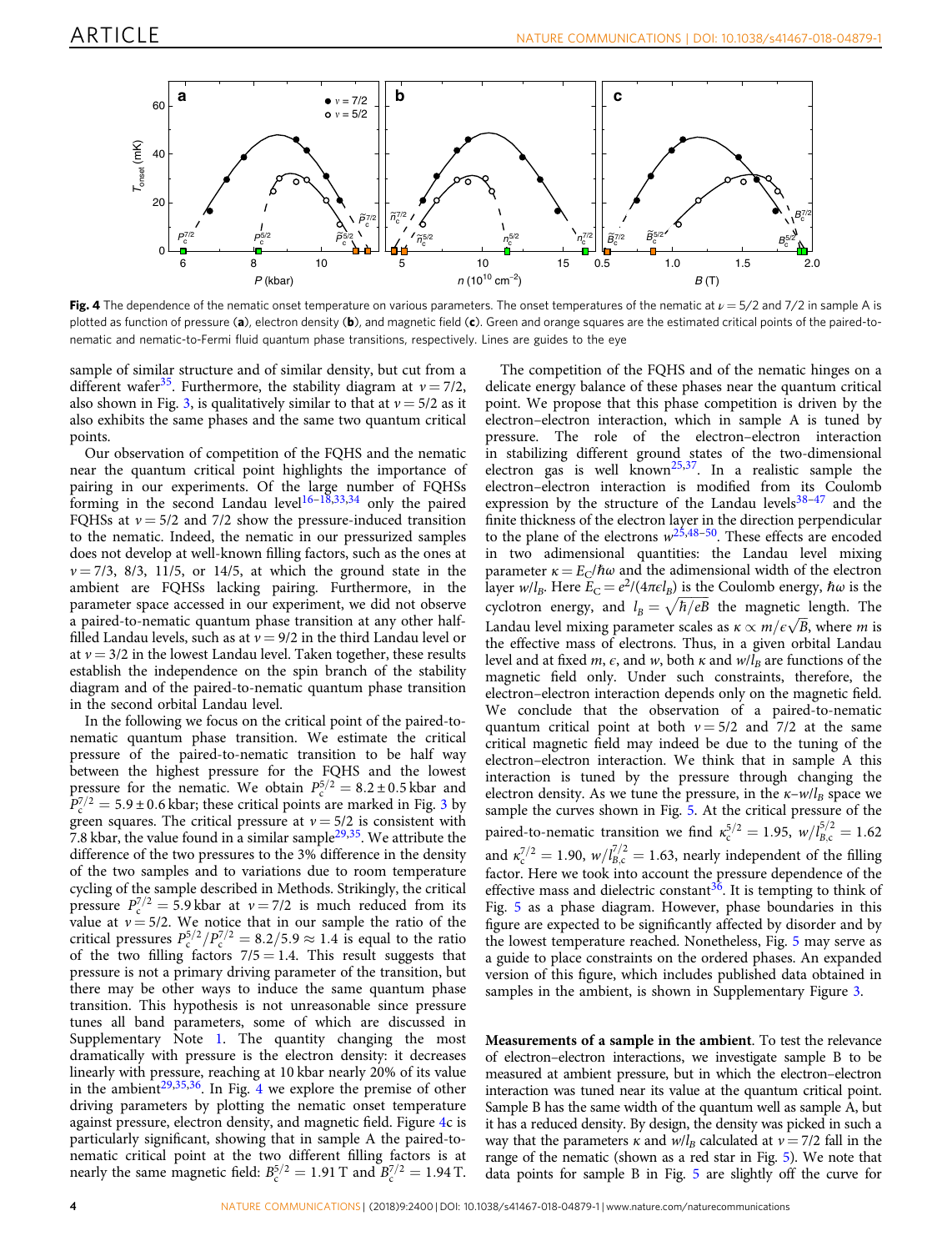<span id="page-5-0"></span>

Fig. 5 Sampling of the  $\kappa$ -w/l<sub>B</sub> space at half-filling. Parameters are calculated at  $\nu = 5/2$  (a) and  $\nu = 7/2$  (b). Open symbols represent fractional quantum Hall states, closed ones nematics, and crosses Fermi fluid ground states. Squares are quantum critical points for our pressurized sample A. Stars show parameters for sample B, measured at ambient pressure



Fig. 6 Magnetoresistance in the second Landau level of sample B in the ambient. Traces are measured at ambient pressure and at  $T \approx 4.5$  mK. The strong resistance anisotropy at  $\nu = \frac{7}{2}$  shows a nematic ground state, while at  $\nu = 5/2$  we observe a FQHS. The nature of the ground state at these two filling factors is marked by text

sample A since pressure corrections of the mass and dielectric strength are no longer needed. Magnetoresistance traces for this sample, as measured with the sample mounted in a  ${}^{3}$ He immersion cell<sup>51</sup>, are shown in Fig. 6. At  $v = 7/2$  we indeed observe an extremely large resistance anisotropy. Furthermore, at  $v = 5/2$ we observe a weak FQHS, consistent with the  $\kappa$  and  $w/l_B$  parameters being just outside the range for the nematic. Hall resistance at  $v =$ 5/2, shown in Supplementary Figure 4, is consistent with a FQHS. Taken together, there is compelling evidence that the nematic phase is stabilized in the second orbital Landau level at ambient pressure, when the electron–electron interaction is tuned via the parameters  $\kappa$  and  $w/l_B$ , to the stability range of the nematic. We emphasize that, according to our findings, the numerical values of the critical parameters of the paired-to-nematic transition are valid only for  $v = 5/2$  and 7/2 in the second orbital Landau level and are dependent on parameters such as the width of the quantum well.

#### **Discussion**

It is interesting to note that in sample A the nematic develops at  $v = 5/2$  for pressures for which the electron density is in the range of 10.6–6.3 × 10<sup>10</sup> cm<sup>-2</sup>. Such densities have already been accessed, but the nematic at  $v = 5/2$  was not observed<sup>[28](#page-6-0),42,52,53</sup>. Since samples from refs.  $28,53$  $28,53$  had a wider quantum well than our samples, the nematic in them either does not develop or it forms at a yet unknown critical  $\kappa$  and  $w/l_B$  parameters. The other two samples, however, had quantum wells of the same width as our samples $42,52$ . In one of these samples densities necessary for the nematic, lower than  $10.6 \times 10^{10}$  cm<sup>-2</sup>, have not been studied<sup>[52](#page-7-0)</sup>. In the other 30 nm quantum well sample the FQHS at  $v = 5/2$  is seen down to a density  $12.5 \times 10^{10}$  cm<sup>-2</sup>, but the nematic at  $v = 5/2$ was not seen at  $9.5 \times 10^{10}$  cm<sup>-[242](#page-7-0)</sup>. Possible reasons for the absence of the nematic in ref.  $42$  are disorder effects or effects due to the asymmetric shape of the wavefunction in the direction perpendicular to the plane of the electrons in gated samples. Resistance anisotropy at  $v = 7/2$  was, however, observed in 60 nm quantum well sample having a density of  $5 \times 10^{10}$  cm<sup>-2</sup>, providing an important clue on the influence of the width of the quantum well<sup>28</sup>. No data are available at  $v = 7/2$  in refs. <sup>42,52</sup>.

Interest in paired FQHSs has been recently rekindled by the discovery of FQHSs at even denominators in electron gases confined to  $ZnO<sup>54</sup>$  $ZnO<sup>54</sup>$  $ZnO<sup>54</sup>$  and bilayer graphene hosts<sup>55,[56](#page-7-0)</sup>. However, in contrast to the GaAs system, in these hosts there is no evidence of the nematic. The reason for the absence of the nematic in ZnO and bilayer graphene is not currently known; disorder effects, a different crystal symmetry and/or a different electron–electron interaction may be at play. However, we cannot rule out future observations of the nematic in these hosts. We will next compare the electron–electron interaction in these systems as parametrized by  $\kappa$  and  $w/l_B$ . The dielectric environment of the bilayer graphene encapsulated in boron nitride is not well characterized; we will use  $\epsilon \simeq 3.5$  and  $m = 0.05$   $m_0$ . For this host the parameters for the densities accessed fall in the  $\kappa \simeq 1.5 - 2.8$  and  $w/l_B \simeq 0.0.3 - 1.5$ 0.06 range<sup>[56](#page-7-0)</sup>. For the strongest  $v = 7/2$  FQHS developing in ZnO<sup>54</sup>, we find  $\kappa \simeq 15$  and  $w/l_B \simeq 0.3$ . It is interesting to note that, in comparison to the GaAs system<sup>57</sup>, the even denominator FQHSs in bilayer graphene develop at similar values of κ, but at much reduced value of  $w/l_B$ . This is in sharp contrast with ZnO, in which the even denominator states develop at an extremely large values of  $\kappa$ . We think that this opens the possibility that the nature of the even denominator FQHSs in ZnO may be fundamentally different from those developing in GaAs or bilayer graphene.

Enhanced quantum fluctuations may have observable consequences close to the critical point. A recent theory has examined the influence of the nematic fluctuations on the paired  $FQHS<sup>14</sup>$  $FQHS<sup>14</sup>$  $FQHS<sup>14</sup>$ . Nematic fluctuations may also influence the nematic phase itself in a description beyond the mean field<sup>[4,5](#page-6-0)</sup>. Our data show several anomalies close to the quantum critical point, which may be related to fluctuation effects. One anomaly, shown in Fig. [2c](#page-3-0), is the resistance anisotropy at  $v = 7/2$  exceeds that at 5/2. At fixed density and fixed temperature, a larger anisotropy typically develops in the lower spin branch. For example, in the third orbital Landau level the anisotropy observed at  $v = 9/2$  is larger than that at  $v = 11/2^{2,3}$ . Other anomalies develop in sample B, shown in Fig. 6. The resistance near  $v = 5/2$  is not isotropic in the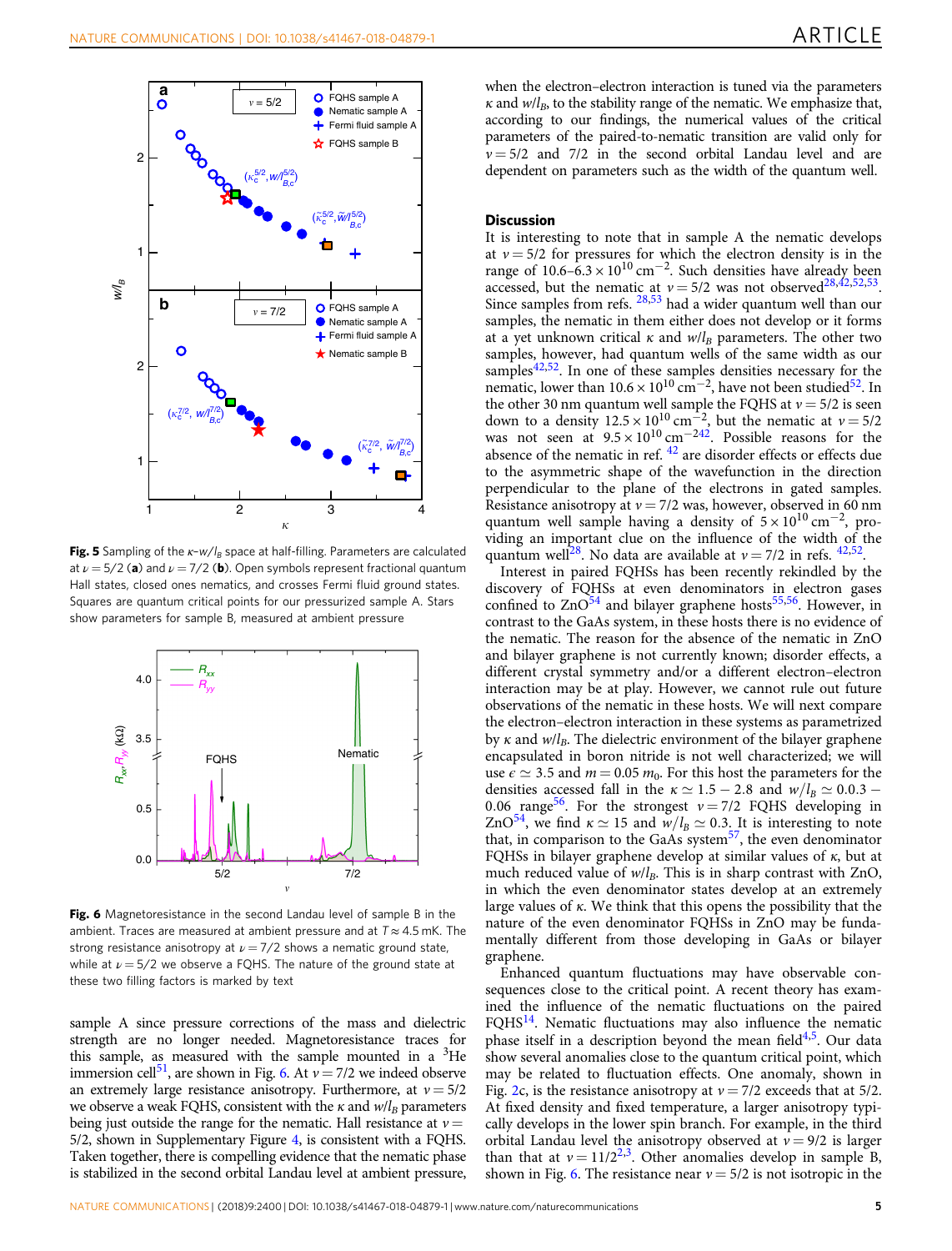<span id="page-6-0"></span>vicinity of  $v = 5/2$  and data at  $v \approx 2.42$  suggests a nematic that is not centered at half-filling. Furthermore, resistance anisotropy in the upper spin branch is not exactly centered to  $v = 7/2$ . Since the mean field approach predicts a nematic centered at half-filling<sup>4,5</sup>, we think that this approach is insufficient to describe the anomalies we see and that fluctuations are most likely at play. Fluctuation effects stemming from the proximity to the paired-tonematic quantum critical point warrant further investigations.

In Fig. [3](#page-3-0) there is a second quantum phase transition at high pressures, from the nematic to an isotropic Fermi fluid. The critical pressures of this transition,  $\tilde{P}_{c}^{5/2} = 11.0$  kbar and  $\tilde{P}_{\rm c}^{7/2} = 11.4$  kbar, are estimated by linear extrapolation to  $T = 0$  of the nematic onset temperatures forming at the two highest pressures. These critical points are marked in Fig. [3](#page-3-0) by orange squares. When comparing the critical values of different parameters at  $v = 5/2$  and 7/2, which may drive the nematic-to-Fermi fluid transition we find that in contrast to the paired-to-nematic transition, this transition occurs at nearly the same pressure, at values of the electron density close to each other  $\tilde{n}_{\rm c}^{5/2}$  =  $5.2 \times 10^{10}$  cm<sup>-2</sup> and  $\tilde{n}_{c}^{7/2} = 4.5 \times 10^{10}$  cm<sup>-2</sup>, but at very different magnetic fields. The nematic onset temperature as function of these parameters is seen in Fig. [4.](#page-4-0) As discussed in Supplementary Note 2, at such low electron densities we expect that disorder effects do not permit nematic order. We thus think that the destruction of the nematic both at  $v = 5/2$  and 7/2 at similar electron densities is an indication that disorder became dominant. This idea is further supported by data in Supplementary Figure 5, which depicts the suppression of the nematic at high pressures in both the second and third Landau levels.

In summary, the observation of the pressure-driven quantum phase transition from a paired FQHS to the nematic at both  $v = 5/2$ and 7/2 Landau level filling factors assures the independence of the spin branch of this transition in the second orbital Landau level. Furthermore, by observing phases consistent with those at high pressure in a sample in the ambient, we have shown that pressure is not the only driving parameter of this transition. Our observations suggest that tuning the electron–electron interactions, as parametrized by Landau level mixing and adimensional width of the quantum well, plays a critical role in driving the paired-to-nematic phase transition. These results invite further investigations of the effects of fluctuations developing near the quantum critical point on both the paired FQHS and on the nematic.

#### Methods

Cryogenic measurements. Measurements were performed in a dilution refrigerator, using a standard low-frequency lockin technique. Magnetic fields up to 10 T were applied perpendicularly to the plane of the electron gas. Before cooling to low temperatures, samples were illuminated at 10 K using a red light-emitting diode.

Details of the pressure cell and sample illumination. Sample A was cut to a  $2 \times 2$  mm<sup>2</sup> size and was mounted in a pressure cell (Almax easyLab Technologies Ltd, model Pcell 30). The pressure-transmitting fluid was an equal mixture of pentane and isopentane. In order to change pressure, the sample was warmed up to room temperature. After each room temperature cycling, the same illumination technique was used. We estimate the lowest electronic temperature reached in this pressure cell is about 12 mK.

Details of measurements under ambient pressure. Sample B was cut to a  $4 \times 4$  mm<sup>2</sup> size and was measured in a <sup>3</sup>He immersion cell<sup>51</sup>. Using this cell we can thermalize electrons to temperatures below 5 mK. Details of the immersion cell setup are found in Supplementary Note 3.

Data availability. Data available on request from the authors.

Received: 6 February 2018 Accepted: 23 May 2018 Published online: 19 June 2018

#### References

- 1. Fradkin, E., Kivelson, S. A., Lawler, M. J., Eisenstein, J. P. & Mackenzie, A. P. Nematic Fermi fluids in condensed matter physics. Annu. Rev. Condens. Matter Phys. 1, 153–178 (2010).
- 2. Lilly, M. P., Cooper, K. B., Eisenstein, J. P., Pfeiffer, L. N. & West, K. W. Evidence for an anisotropic state of two-dimensional electrons in high Landau levels. Phys. Rev. Lett. 82, 394–397 (1999).
- 3. Du, R. R. et al. Strongly anisotropic transport in higher two-dimensional Landau levels. Solid State Commun. 109, 389–394 (1999).
- 4. Koulakov, A. A., Fogler, M. M. & Shlovskii, B. I. Charge density wave in twodimensional electron liquid in weak magnetic field. Phys. Rev. Lett. 76, 499–502 (1996).
- Moesnner, R. & Chalker, J. T. Exact results for interacting electrons in high Landau levels. Phys. Rev. B 54, 5006–5015 (1996).
- 6. Kivelson, S. A., Fradkin, E. & Emery, V. J. Electronic liquid-crystal phases of a doped Mott insulator. Nature 393, 550–553 (1998).
- 7. Fradkin, E. & Kivelson, S. A. Liquid-crystal phases of quantum Hall systems. Phys. Rev. B 59, 8065–8072 (1999).
- 8. Keimer, B., Kivelson, S. A., Norman, M. R., Uchida, S. & Zaanen, J. From quantum matter to high-temperature superconductivity in copper oxides. Nature 518, 179–186 (2015).
- 9. Fradkin, E., Kivelson, S. A. & Tranquada, J. M. Colloquium: theory of intertwined orders in high temperature superconductors. Rev. Mod. Phys. 87, 457–482 (2015).
- 10. Metlitski, M. A., Mross, D. F., Sachdev, S. & Senthil, T. Cooper pairing in non-Fermi liquids. Phys. Rev. B 91, 115111 (2015).
- 11. Lederer, S., Schattner, Y., Berg, E. & Kivelson, S. A. Enhancement of superconductivity near a nematic quantum critical point. Phys. Rev. Lett. 114, 097001 (2015).
- 12. Schattner, Y., Lederer, S., Kivelson, S. A. & Berg, E. Ising nematic quantum critical point in a metal: a Monte Carlo study. Phys. Rev. X 6, 031028 (2016).
- 13. Dumitrescu, P. T., Serbyn, M., Scalettar, R. T. & Vishwanath, A. Superconductivity and nematic fluctuations in a model of doped FeSe monolayers: determinant quantum Monte Carlo study. Phys. Rev. B 94, 155127 (2016).
- 14. Mesaros, A., Lawler, M. J. & Kim, E.-A. Nematic fluctuations balancing the zoo of phases in half-filled quantum Hall systems. Phys. Rev. B 95, 125127 (2017).
- 15. Qian, Q., Nakamura, J., Fallahi, S., Gardner, G. C. & Manfra, M. J. Possible nematic to smectic phase transition in a two-dimensional electron gas at halffilling. Nat. Commun. 8, 1536 (2017).
- 16. Willett, R. et al. Observation of an even-denominator quantum number in the fractional quantum Hall effect. Phys. Rev. Lett. 59, 1776–1779 (1987).
- Pan, W. et al. Exact quantization of the even-denominator fractional quantum Hall state at  $v = 5/2$  Landau level filling factor. Phys. Rev. Lett. 83, 3530-3533 (1999).
- 18. Eisenstein, J. P., Cooper, K. B., Pfeiffer, L. N. & West, K. W. Insulating and fractional quantum Hall tates in the first excited Landau level. Phys. Rev. Lett. 88, 076801 (2002).
- 19. Moore, G. & Read, N. Nonabelions in the fractional quantum Hall effect. Nucl. Phys. B 360, 362–396 (1991).
- 20. Jain, J. K. Composite-fermion approach for the fractional quantum Hall effect. Phys. Rev. Lett. 63, 199–202 (1989).
- 21. Halperin, B. I., Lee, P. A. & Read, N. Theory of the half-filled Landau level. Phys. Rev. B 47, 7312–7343 (1993).
- Greiter, M., Wen, X.-G. & Wilczek, F. Paired Hall state at half filling. Phys. Rev. Lett. 66, 3205–3208 (1991).
- 23. Park, K., Melik-Alaverdian, V., Bonesteel, N. E. & Jain, J. K. Possibility of p-wave pairing of composite fermions at  $v = 1/2$ . Phys. Rev. B 58, 10167–10170 (1998).
- 24. Scarola, V. W., Park, K. & Jain, J. K. Cooper instability of composite fermions. Nature 406, 863–865 (2000).
- 25. Rezayi, E. H. & Haldane, F. D. M. Incompressible paired Hall state, stripe order, and the composite Fermion liquid phase in half-filled Landau levels. Phys. Rev. Lett. 84, 4685–4688 (2000).
- 26. Pan, W. et al. Strongly anisotropic electronic transport at Landau level filling factor  $v = 9/2$  and  $v = 5/2$  under a tilted magnetic field. Phys. Rev. Lett. 83, 820–823 (1999).
- 27. Lilly, M. P., Cooper, K. B., Eisenstein, J. P., Pfeiffer, L. N. & West, K. W. Anisotropic states of two-dimensional electron systems in high Landau levels: effect of an in-plane magnetic field. Phys. Rev. Lett. 83, 824–827 (1999).
- 28. Pan, W. et al. Competing quantum Hall phases in the second Landau level in the low-density limit. Phys. Rev. B 89, 241302 (2014).
- 29. Samkharadze, N. et al. Observation of a transition from a topologically ordered to a spontaneously broken symmetry phase. Nat. Phys. 12, 191–195 (2016).